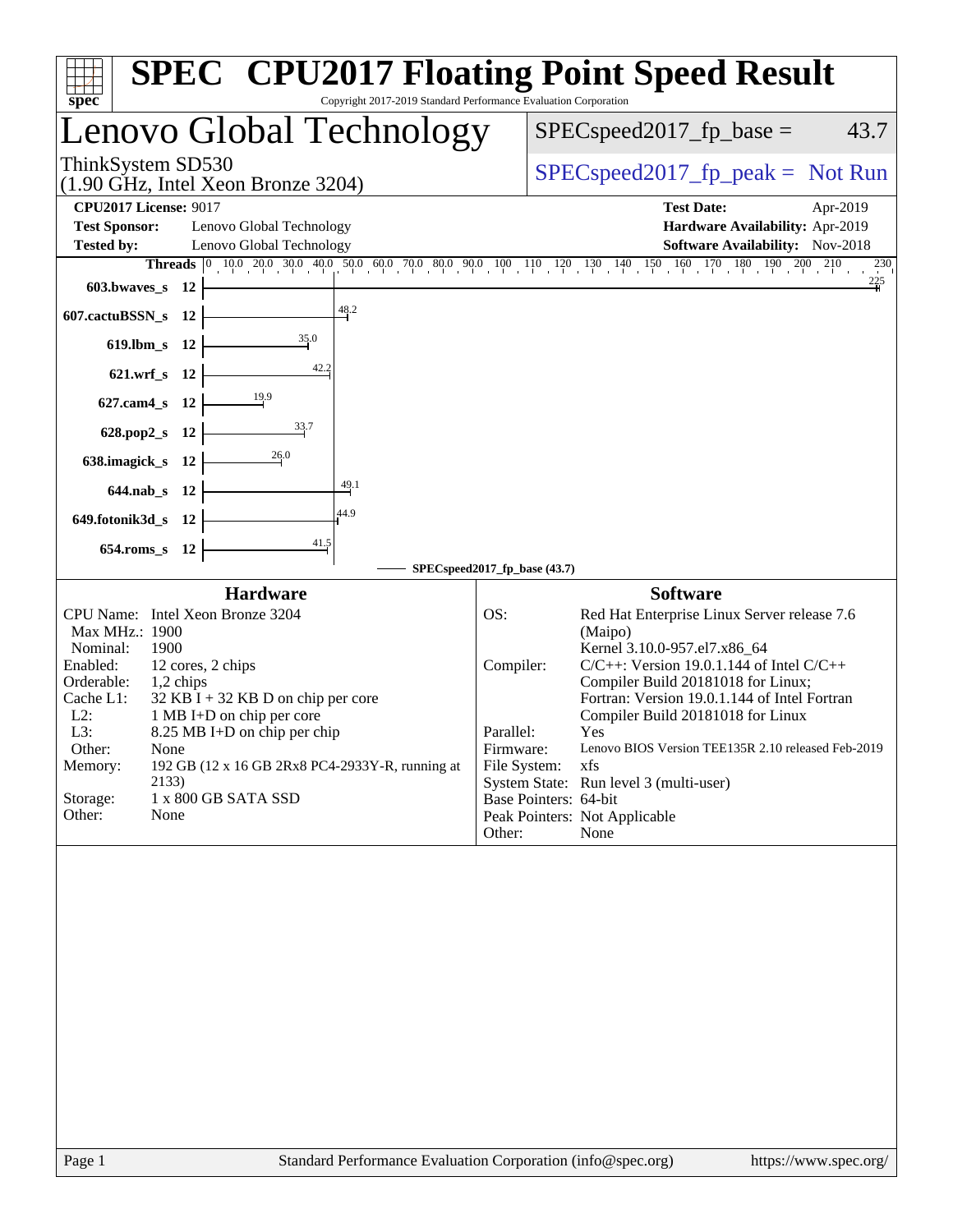

#### **[SPEC CPU2017 Floating Point Speed Result](http://www.spec.org/auto/cpu2017/Docs/result-fields.html#SPECCPU2017FloatingPointSpeedResult)** Copyright 2017-2019 Standard Performance Evaluation Corporation

# Lenovo Global Technology

# (1.90 GHz, Intel Xeon Bronze 3204)

ThinkSystem SD530  $SPEC speed2017$  [p\_peak = Not Run

**[Test Sponsor:](http://www.spec.org/auto/cpu2017/Docs/result-fields.html#TestSponsor)** Lenovo Global Technology **[Hardware Availability:](http://www.spec.org/auto/cpu2017/Docs/result-fields.html#HardwareAvailability)** Apr-2019 **[Tested by:](http://www.spec.org/auto/cpu2017/Docs/result-fields.html#Testedby)** Lenovo Global Technology **[Software Availability:](http://www.spec.org/auto/cpu2017/Docs/result-fields.html#SoftwareAvailability)** Nov-2018

**[CPU2017 License:](http://www.spec.org/auto/cpu2017/Docs/result-fields.html#CPU2017License)** 9017 **[Test Date:](http://www.spec.org/auto/cpu2017/Docs/result-fields.html#TestDate)** Apr-2019

 $SPEC speed2017_fp\_base = 43.7$ 

#### **[Results Table](http://www.spec.org/auto/cpu2017/Docs/result-fields.html#ResultsTable)**

|                                    | <b>Base</b>    |                |                |                |       | <b>Peak</b>    |             |                |                |              |                |              |                |              |
|------------------------------------|----------------|----------------|----------------|----------------|-------|----------------|-------------|----------------|----------------|--------------|----------------|--------------|----------------|--------------|
| <b>Benchmark</b>                   | <b>Threads</b> | <b>Seconds</b> | Ratio          | <b>Seconds</b> | Ratio | <b>Seconds</b> | Ratio       | <b>Threads</b> | <b>Seconds</b> | <b>Ratio</b> | <b>Seconds</b> | <b>Ratio</b> | <b>Seconds</b> | <b>Ratio</b> |
| 603.bwayes s                       | 12             | 262            | 226            | 263            | 225   | 263            | 224         |                |                |              |                |              |                |              |
| 607.cactuBSSN s                    | 12             | 346            | 48.2           | 347            | 48.1  | 345            | 48.3        |                |                |              |                |              |                |              |
| $619.$ lbm s                       | 12             | 150            | 34.9           | 150            | 35.0  | 150            | 35.0        |                |                |              |                |              |                |              |
| $621.wrf$ s                        | 12             | 313            | 42.2           | <u>313</u>     | 42.2  | 313            | 42.3        |                |                |              |                |              |                |              |
| $627$ .cam $4 \text{ s}$           | 12             | 445            | 19.9           | 445            | 19.9  | 444            | 20.0        |                |                |              |                |              |                |              |
| $628.pop2_s$                       | 12             | 353            | 33.6           | 352            | 33.7  | 352            | 33.7        |                |                |              |                |              |                |              |
| 638.imagick_s                      | 12             | 555            | <b>26.0</b>    | 556            | 26.0  | 555            | 26.0        |                |                |              |                |              |                |              |
| $644$ .nab s                       | 12             | 356            | 49.1           | 355            | 49.2  | 356            | <u>49.1</u> |                |                |              |                |              |                |              |
| 649.fotonik3d s                    | 12             | 203            | 45.0           | 203            | 44.8  | 203            | 44.9        |                |                |              |                |              |                |              |
| $654$ .roms s                      | 12             | 380            | 41.4           | 379            | 41.5  | <b>380</b>     | 41.5        |                |                |              |                |              |                |              |
| $SPECspeed2017_fp\_base =$<br>43.7 |                |                |                |                |       |                |             |                |                |              |                |              |                |              |
| $SPECspeed2017_fp\_peak =$         |                |                | <b>Not Run</b> |                |       |                |             |                |                |              |                |              |                |              |

Results appear in the [order in which they were run.](http://www.spec.org/auto/cpu2017/Docs/result-fields.html#RunOrder) Bold underlined text [indicates a median measurement](http://www.spec.org/auto/cpu2017/Docs/result-fields.html#Median).

#### **[Operating System Notes](http://www.spec.org/auto/cpu2017/Docs/result-fields.html#OperatingSystemNotes)**

Stack size set to unlimited using "ulimit -s unlimited"

#### **[General Notes](http://www.spec.org/auto/cpu2017/Docs/result-fields.html#GeneralNotes)**

Environment variables set by runcpu before the start of the run: KMP\_AFFINITY = "granularity=fine,compact" LD\_LIBRARY\_PATH = "/home/cpu2017-1.0.5-ic19.0u1/lib/intel64" OMP\_STACKSIZE = "192M"

 Binaries compiled on a system with 1x Intel Core i9-7900X CPU + 32GB RAM memory using Redhat Enterprise Linux 7.5 Transparent Huge Pages enabled by default Prior to runcpu invocation Filesystem page cache synced and cleared with: sync; echo 3> /proc/sys/vm/drop\_caches NA: The test sponsor attests, as of date of publication, that CVE-2017-5754 (Meltdown) is mitigated in the system as tested and documented. Yes: The test sponsor attests, as of date of publication, that CVE-2017-5753 (Spectre variant 1) is mitigated in the system as tested and documented. Yes: The test sponsor attests, as of date of publication, that CVE-2017-5715 (Spectre variant 2) is mitigated in the system as tested and documented. Yes: The test sponsor attests, as of date of publication, that CVE-2018-3640 (Spectre variant 3a) is mitigated in the system as tested and documented. Yes: The test sponsor attests, as of date of publication, that CVE-2018-3639 (Spectre variant 4) is mitigated in the system as tested and documented.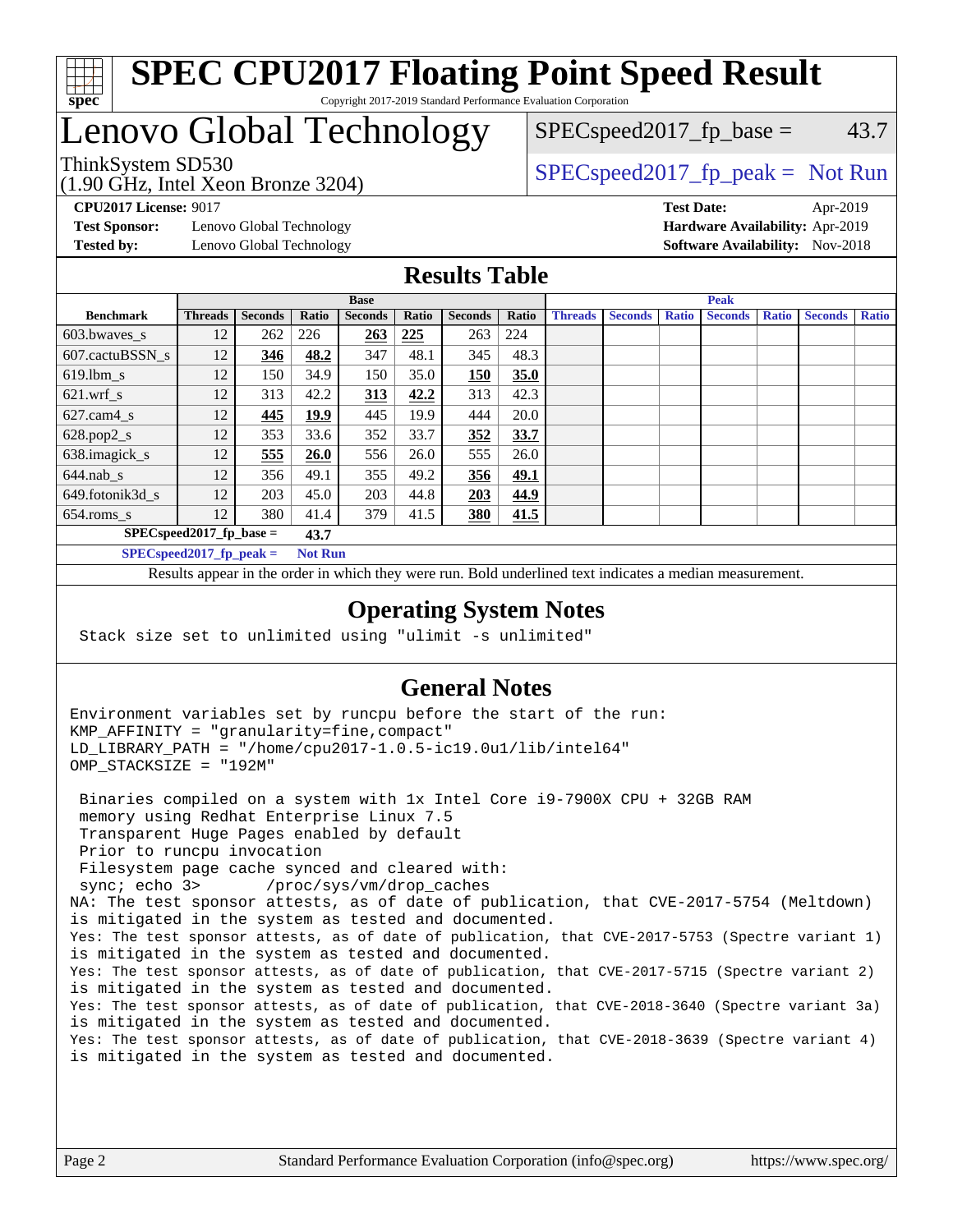| $spec^*$                                                                                                    | Copyright 2017-2019 Standard Performance Evaluation Corporation |                                                                                    |          |  |  |
|-------------------------------------------------------------------------------------------------------------|-----------------------------------------------------------------|------------------------------------------------------------------------------------|----------|--|--|
| Lenovo Global Technology                                                                                    |                                                                 | $SPEC speed2017fp base =$                                                          | 43.7     |  |  |
| ThinkSystem SD530<br>$(1.90 \text{ GHz}, \text{Intel Xeon Bronze } 3204)$                                   |                                                                 | $SPEC speed2017rfp peak = Not Run$                                                 |          |  |  |
| <b>CPU2017 License: 9017</b>                                                                                |                                                                 | <b>Test Date:</b>                                                                  | Apr-2019 |  |  |
| <b>Test Sponsor:</b><br>Lenovo Global Technology                                                            | Hardware Availability: Apr-2019                                 |                                                                                    |          |  |  |
| <b>Tested by:</b><br>Lenovo Global Technology                                                               |                                                                 | <b>Software Availability:</b> Nov-2018                                             |          |  |  |
| <b>Platform Notes</b>                                                                                       |                                                                 |                                                                                    |          |  |  |
| BIOS configuration:                                                                                         |                                                                 |                                                                                    |          |  |  |
| Choose Operating Mode set to Maximum Performance                                                            |                                                                 |                                                                                    |          |  |  |
| Choose Operating Mode set to Custom Mode                                                                    |                                                                 |                                                                                    |          |  |  |
| C-States set to Legacy                                                                                      |                                                                 |                                                                                    |          |  |  |
| C1 Enhanced Mode set to Enable<br>Adjacent Cache Prefetcher set to Disable                                  |                                                                 |                                                                                    |          |  |  |
| Sysinfo program /home/cpu2017-1.0.5-ic19.0ul/bin/sysinfo                                                    |                                                                 |                                                                                    |          |  |  |
| Rev: r5974 of 2018-05-19 9bcde8f2999c33d61f64985e45859ea9                                                   |                                                                 |                                                                                    |          |  |  |
| running on localhost.localdomain Mon Apr 29 07:00:14 2019                                                   |                                                                 |                                                                                    |          |  |  |
|                                                                                                             |                                                                 |                                                                                    |          |  |  |
| SUT (System Under Test) info as seen by some common utilities.<br>For more information on this section, see |                                                                 |                                                                                    |          |  |  |
| https://www.spec.org/cpu2017/Docs/config.html#sysinfo                                                       |                                                                 |                                                                                    |          |  |  |
|                                                                                                             |                                                                 |                                                                                    |          |  |  |
| From /proc/cpuinfo                                                                                          |                                                                 |                                                                                    |          |  |  |
| model name : Intel(R) Xeon(R) Bronze 3204 CPU @ 1.90GHz                                                     |                                                                 |                                                                                    |          |  |  |
| "physical id"s (chips)<br>2                                                                                 |                                                                 |                                                                                    |          |  |  |
| 12 "processors"                                                                                             |                                                                 |                                                                                    |          |  |  |
|                                                                                                             |                                                                 |                                                                                    |          |  |  |
|                                                                                                             |                                                                 | cores, siblings (Caution: counting these is hw and system dependent. The following |          |  |  |
|                                                                                                             |                                                                 | excerpts from /proc/cpuinfo might not be reliable. Use with caution.)              |          |  |  |
| cpu cores $: 6$                                                                                             |                                                                 |                                                                                    |          |  |  |
| siblings : 6                                                                                                |                                                                 |                                                                                    |          |  |  |
| physical 0: cores 0 1 2 3 4 5<br>physical 1: cores 0 1 2 3 4 5                                              |                                                                 |                                                                                    |          |  |  |
|                                                                                                             |                                                                 |                                                                                    |          |  |  |
| From 1scpu:                                                                                                 |                                                                 |                                                                                    |          |  |  |
| Architecture:                                                                                               | x86 64                                                          |                                                                                    |          |  |  |
| $CPU$ op-mode( $s$ ):                                                                                       | $32$ -bit, $64$ -bit                                            |                                                                                    |          |  |  |
| Byte Order:                                                                                                 | Little Endian<br>12                                             |                                                                                    |          |  |  |
| CPU(s):                                                                                                     | $0 - 11$                                                        |                                                                                    |          |  |  |
| On-line CPU(s) list:<br>Thread( $s$ ) per core:                                                             | 1                                                               |                                                                                    |          |  |  |
| $Core(s)$ per socket:                                                                                       | 6                                                               |                                                                                    |          |  |  |
| Socket(s):                                                                                                  | 2                                                               |                                                                                    |          |  |  |
| NUMA node(s):                                                                                               | 2                                                               |                                                                                    |          |  |  |
| Vendor ID:                                                                                                  | GenuineIntel                                                    |                                                                                    |          |  |  |
| CPU family:                                                                                                 | 6                                                               |                                                                                    |          |  |  |
| Model:                                                                                                      | 85                                                              |                                                                                    |          |  |  |
| Model name:                                                                                                 |                                                                 | $Intel(R) Xeon(R) Bronze 3204 CPU @ 1.90GHz$                                       |          |  |  |
| Stepping:                                                                                                   | 6                                                               |                                                                                    |          |  |  |
| CPU MHz:<br>BogoMIPS:                                                                                       | 1900.000<br>3800.00                                             |                                                                                    |          |  |  |
| Virtualization:                                                                                             | $VT - x$                                                        |                                                                                    |          |  |  |
| $L1d$ cache:                                                                                                | 32K                                                             |                                                                                    |          |  |  |
| Lli cache:                                                                                                  | 32K                                                             |                                                                                    |          |  |  |
| L2 cache:                                                                                                   | 1024K                                                           |                                                                                    |          |  |  |
| L3 cache:                                                                                                   | 8448K                                                           |                                                                                    |          |  |  |
|                                                                                                             | (Continued on next page)                                        |                                                                                    |          |  |  |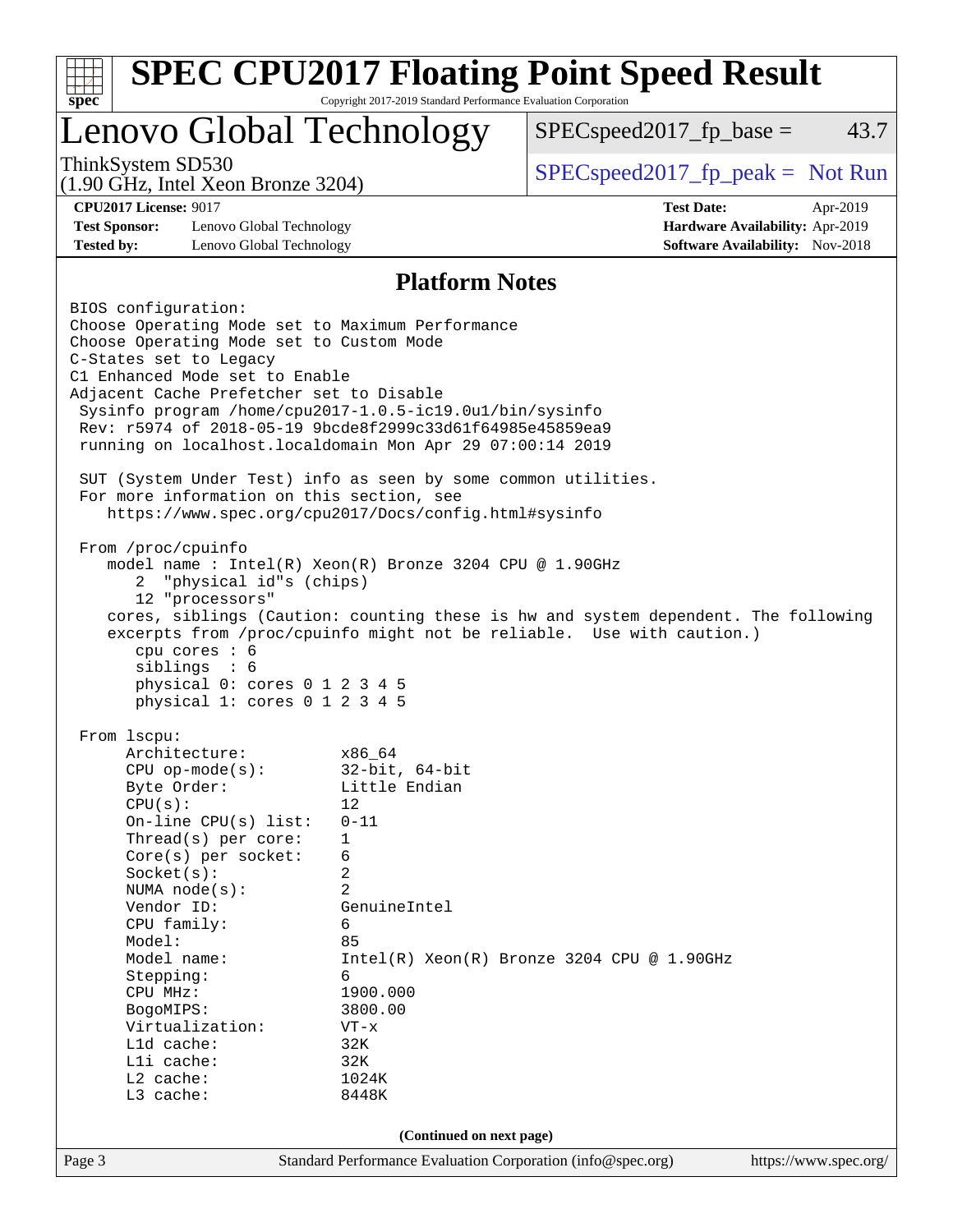| <b>SPEC CPU2017 Floating Point Speed Result</b>                                                                                                                                                                                                                                                                                                                                                                                                                                                                                                                                                                                                                                                                                                                                                                                                                                                                                        |                                                                                                     |
|----------------------------------------------------------------------------------------------------------------------------------------------------------------------------------------------------------------------------------------------------------------------------------------------------------------------------------------------------------------------------------------------------------------------------------------------------------------------------------------------------------------------------------------------------------------------------------------------------------------------------------------------------------------------------------------------------------------------------------------------------------------------------------------------------------------------------------------------------------------------------------------------------------------------------------------|-----------------------------------------------------------------------------------------------------|
| Copyright 2017-2019 Standard Performance Evaluation Corporation<br>spec                                                                                                                                                                                                                                                                                                                                                                                                                                                                                                                                                                                                                                                                                                                                                                                                                                                                |                                                                                                     |
| Lenovo Global Technology                                                                                                                                                                                                                                                                                                                                                                                                                                                                                                                                                                                                                                                                                                                                                                                                                                                                                                               | 43.7<br>$SPEC speed2017fp base =$                                                                   |
| ThinkSystem SD530<br>$(1.90 \text{ GHz}, \text{Intel Xeon Bronze } 3204)$                                                                                                                                                                                                                                                                                                                                                                                                                                                                                                                                                                                                                                                                                                                                                                                                                                                              | $SPEC speed2017_fp\_peak = Not Run$                                                                 |
| <b>CPU2017 License: 9017</b><br><b>Test Sponsor:</b><br>Lenovo Global Technology<br><b>Tested by:</b><br>Lenovo Global Technology                                                                                                                                                                                                                                                                                                                                                                                                                                                                                                                                                                                                                                                                                                                                                                                                      | <b>Test Date:</b><br>Apr-2019<br>Hardware Availability: Apr-2019<br>Software Availability: Nov-2018 |
| <b>Platform Notes (Continued)</b>                                                                                                                                                                                                                                                                                                                                                                                                                                                                                                                                                                                                                                                                                                                                                                                                                                                                                                      |                                                                                                     |
| NUMA node0 CPU(s):<br>$0 - 5$<br>$6 - 11$<br>NUMA nodel CPU(s):<br>Flags:<br>pat pse36 clflush dts acpi mmx fxsr sse sse2 ss ht tm pbe syscall nx pdpelgb rdtscp<br>lm constant_tsc art arch_perfmon pebs bts rep_good nopl xtopology nonstop_tsc<br>aperfmperf eagerfpu pni pclmulqdq dtes64 monitor ds_cpl vmx smx est tm2 ssse3 sdbg<br>fma cx16 xtpr pdcm pcid dca sse4_1 sse4_2 x2apic movbe popcnt tsc_deadline_timer aes<br>xsave avx f16c rdrand lahf_lm abm 3dnowprefetch epb cat_13 cdp_13 intel_pt ssbd mba<br>ibrs ibpb stibp ibrs_enhanced tpr_shadow vnmi flexpriority ept vpid fsgsbase<br>tsc_adjust bmil hle avx2 smep bmi2 erms invpcid rtm cqm mpx rdt_a avx512f avx512dq<br>rdseed adx smap clflushopt clwb avx512cd avx512bw avx512vl xsaveopt xsavec xgetbvl<br>cqm_llc cqm_occup_llc cqm_mbm_total cqm_mbm_local dtherm arat pln pts pku ospke<br>avx512_vnni spec_ctrl intel_stibp flush_lld arch_capabilities | fpu vme de pse tsc msr pae mce cx8 apic sep mtrr pge mca cmov                                       |
| /proc/cpuinfo cache data<br>cache size : 8448 KB<br>From numactl --hardware WARNING: a numactl 'node' might or might not correspond to a<br>physical chip.<br>$available: 2 nodes (0-1)$<br>node 0 cpus: 0 1 2 3 4 5<br>node 0 size: 97977 MB<br>node 0 free: 95385 MB<br>node 1 cpus: 6 7 8 9 10 11<br>node 1 size: 98304 MB<br>node 1 free: 95799 MB<br>node distances:<br>node<br>$\Omega$<br>$\overline{1}$<br>0: 10<br>21<br>1: 21 10<br>From /proc/meminfo<br>MemTotal:<br>197699424 kB<br>$\mathbf{0}$<br>HugePages_Total:<br>Hugepagesize:<br>2048 kB<br>From /etc/*release* /etc/*version*<br>os-release:<br>NAME="Red Hat Enterprise Linux Server"<br>VERSION="7.6 (Maipo)"<br>ID="rhel"<br>ID_LIKE="fedora"<br>VARIANT="Server"<br>VARIANT_ID="server"                                                                                                                                                                      |                                                                                                     |
| PRETTY_NAME="Red Hat Enterprise Linux Server 7.6 (Maipo)"<br>redhat-release: Red Hat Enterprise Linux Server release 7.6 (Maipo)                                                                                                                                                                                                                                                                                                                                                                                                                                                                                                                                                                                                                                                                                                                                                                                                       |                                                                                                     |
| (Continued on next page)                                                                                                                                                                                                                                                                                                                                                                                                                                                                                                                                                                                                                                                                                                                                                                                                                                                                                                               |                                                                                                     |

Page 4 Standard Performance Evaluation Corporation [\(info@spec.org\)](mailto:info@spec.org) <https://www.spec.org/>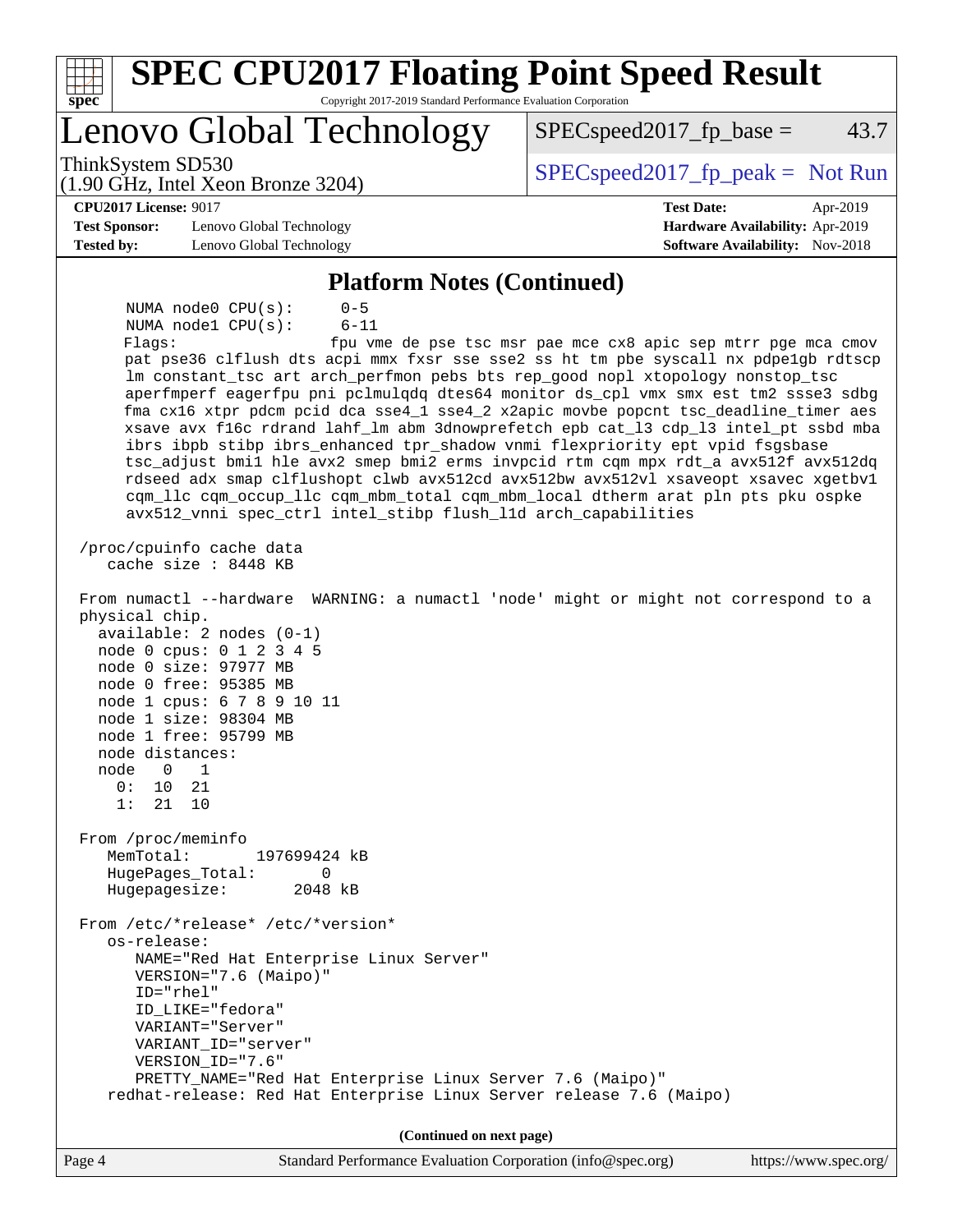| ×.<br>€<br>۰ |  |  |  |  |  |
|--------------|--|--|--|--|--|

#### **[SPEC CPU2017 Floating Point Speed Result](http://www.spec.org/auto/cpu2017/Docs/result-fields.html#SPECCPU2017FloatingPointSpeedResult)** Copyright 2017-2019 Standard Performance Evaluation Corporation

# Lenovo Global Technology

 $SPEC speed2017_fp\_base = 43.7$ 

(1.90 GHz, Intel Xeon Bronze 3204)

ThinkSystem SD530  $SPEC speed2017$  fp\_peak = Not Run

**[Test Sponsor:](http://www.spec.org/auto/cpu2017/Docs/result-fields.html#TestSponsor)** Lenovo Global Technology **[Hardware Availability:](http://www.spec.org/auto/cpu2017/Docs/result-fields.html#HardwareAvailability)** Apr-2019 **[Tested by:](http://www.spec.org/auto/cpu2017/Docs/result-fields.html#Testedby)** Lenovo Global Technology **[Software Availability:](http://www.spec.org/auto/cpu2017/Docs/result-fields.html#SoftwareAvailability)** Nov-2018

**[CPU2017 License:](http://www.spec.org/auto/cpu2017/Docs/result-fields.html#CPU2017License)** 9017 **[Test Date:](http://www.spec.org/auto/cpu2017/Docs/result-fields.html#TestDate)** Apr-2019

#### **[Platform Notes \(Continued\)](http://www.spec.org/auto/cpu2017/Docs/result-fields.html#PlatformNotes)**

 system-release: Red Hat Enterprise Linux Server release 7.6 (Maipo) system-release-cpe: cpe:/o:redhat:enterprise\_linux:7.6:ga:server uname -a: Linux localhost.localdomain 3.10.0-957.el7.x86\_64 #1 SMP Thu Oct 4 20:48:51 UTC 2018 x86\_64 x86\_64 x86\_64 GNU/Linux Kernel self-reported vulnerability status: CVE-2017-5754 (Meltdown): Not affected CVE-2017-5753 (Spectre variant 1): Mitigation: Load fences, \_\_user pointer sanitization CVE-2017-5715 (Spectre variant 2): Mitigation: Enhanced IBRS run-level 3 Apr 29 06:57 SPEC is set to: /home/cpu2017-1.0.5-ic19.0u1 Filesystem Type Size Used Avail Use% Mounted on /dev/sda3 xfs 693G 35G 658G 5% / Additional information from dmidecode follows. WARNING: Use caution when you interpret this section. The 'dmidecode' program reads system data which is "intended to allow hardware to be accurately determined", but the intent may not be met, as there are frequent changes to hardware, firmware, and the "DMTF SMBIOS" standard. BIOS Lenovo -[TEE135R-2.10]- 02/26/2019 Memory: 4x NO DIMM NO DIMM 12x SK Hynix HMA82GR7CJR8N-WM 16 GB 2 rank 2933, configured at 2133 (End of data from sysinfo program)

#### **[Compiler Version Notes](http://www.spec.org/auto/cpu2017/Docs/result-fields.html#CompilerVersionNotes)**

============================================================================== CC 619.lbm\_s(base) 638.imagick\_s(base) 644.nab\_s(base) ------------------------------------------------------------------------------ Intel(R) C Intel(R) 64 Compiler for applications running on Intel(R)  $64$ , Version 19.0.1.144 Build 20181018 Copyright (C) 1985-2018 Intel Corporation. All rights reserved. ------------------------------------------------------------------------------ ============================================================================== FC 607.cactuBSSN\_s(base) ------------------------------------------------------------------------------ Intel(R) C++ Intel(R) 64 Compiler for applications running on Intel(R) 64, Version 19.0.1.144 Build 20181018 Copyright (C) 1985-2018 Intel Corporation. All rights reserved. **(Continued on next page)**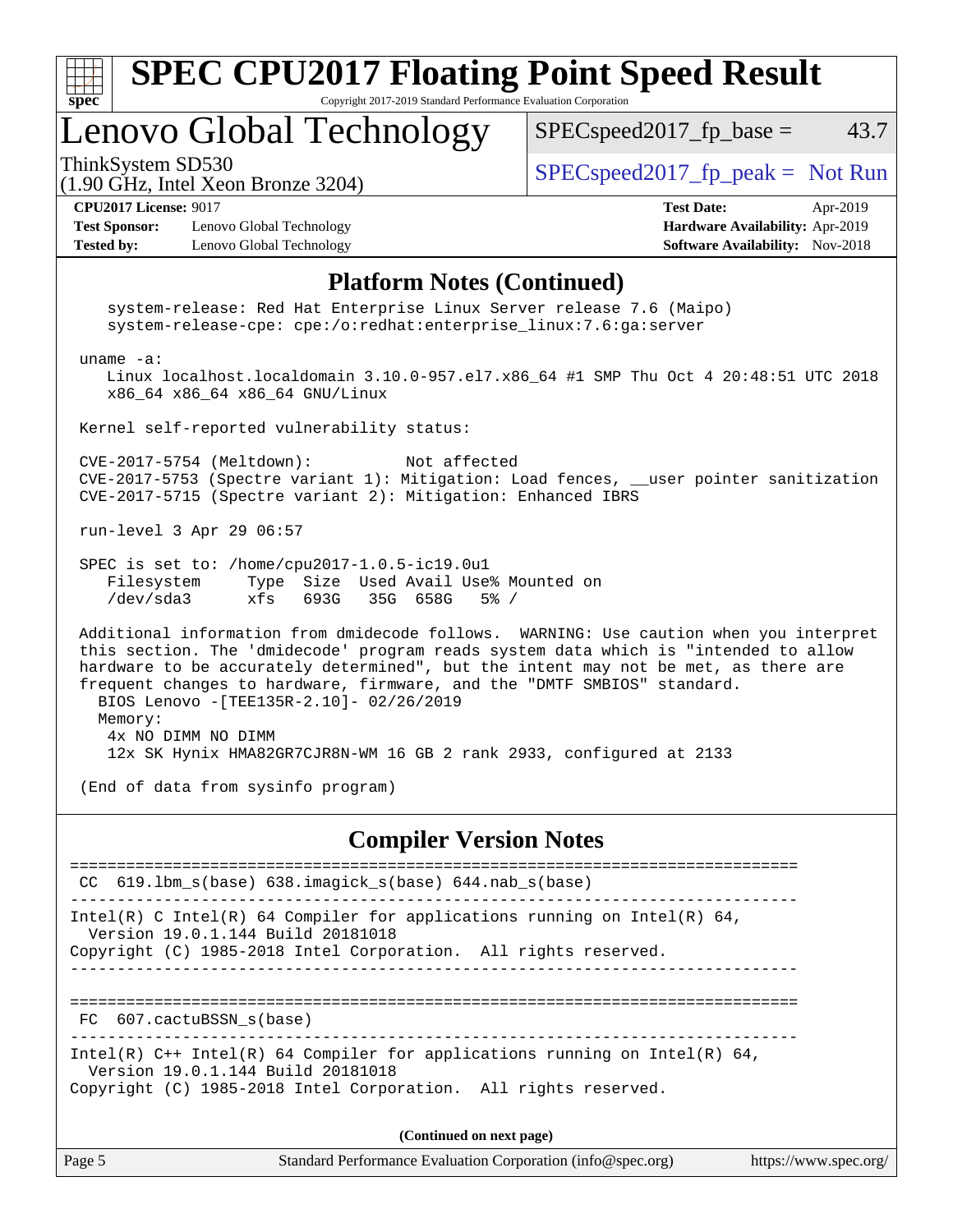

# **[SPEC CPU2017 Floating Point Speed Result](http://www.spec.org/auto/cpu2017/Docs/result-fields.html#SPECCPU2017FloatingPointSpeedResult)**

Copyright 2017-2019 Standard Performance Evaluation Corporation

# Lenovo Global Technology

 $SPEC speed2017_fp\_base = 43.7$ 

(1.90 GHz, Intel Xeon Bronze 3204)

ThinkSystem SD530<br>(1.00 GHz, Intel Yogn Bronze 3204) [SPECspeed2017\\_fp\\_peak =](http://www.spec.org/auto/cpu2017/Docs/result-fields.html#SPECspeed2017fppeak) Not Run

### **[CPU2017 License:](http://www.spec.org/auto/cpu2017/Docs/result-fields.html#CPU2017License)** 9017 **[Test Date:](http://www.spec.org/auto/cpu2017/Docs/result-fields.html#TestDate)** Apr-2019

**[Test Sponsor:](http://www.spec.org/auto/cpu2017/Docs/result-fields.html#TestSponsor)** Lenovo Global Technology **[Hardware Availability:](http://www.spec.org/auto/cpu2017/Docs/result-fields.html#HardwareAvailability)** Apr-2019 **[Tested by:](http://www.spec.org/auto/cpu2017/Docs/result-fields.html#Testedby)** Lenovo Global Technology **[Software Availability:](http://www.spec.org/auto/cpu2017/Docs/result-fields.html#SoftwareAvailability)** Nov-2018

### **[Compiler Version Notes \(Continued\)](http://www.spec.org/auto/cpu2017/Docs/result-fields.html#CompilerVersionNotes)**

| Intel(R) C Intel(R) 64 Compiler for applications running on Intel(R) 64,<br>Version 19.0.1.144 Build 20181018<br>Copyright (C) 1985-2018 Intel Corporation. All rights reserved.<br>$Intel(R)$ Fortran Intel(R) 64 Compiler for applications running on Intel(R)<br>64, Version 19.0.1.144 Build 20181018<br>Copyright (C) 1985-2018 Intel Corporation. All rights reserved. |
|------------------------------------------------------------------------------------------------------------------------------------------------------------------------------------------------------------------------------------------------------------------------------------------------------------------------------------------------------------------------------|
| FC $603.bwaves$ s(base) $649.fotonik3d$ s(base) $654.roms$ s(base)                                                                                                                                                                                                                                                                                                           |
| Intel(R) Fortran Intel(R) 64 Compiler for applications running on Intel(R)<br>64, Version 19.0.1.144 Build 20181018<br>Copyright (C) 1985-2018 Intel Corporation. All rights reserved.                                                                                                                                                                                       |
| ============================<br>CC $621.$ wrf $s(base)$ $627.$ cam4 $s(base)$ $628.$ pop2 $s(base)$                                                                                                                                                                                                                                                                          |
| Intel(R) Fortran Intel(R) 64 Compiler for applications running on Intel(R)<br>64, Version 19.0.1.144 Build 20181018<br>Copyright (C) 1985-2018 Intel Corporation. All rights reserved.<br>Intel(R) C Intel(R) 64 Compiler for applications running on Intel(R) 64,<br>Version 19.0.1.144 Build 20181018<br>Copyright (C) 1985-2018 Intel Corporation. All rights reserved.   |

# **[Base Compiler Invocation](http://www.spec.org/auto/cpu2017/Docs/result-fields.html#BaseCompilerInvocation)**

[C benchmarks](http://www.spec.org/auto/cpu2017/Docs/result-fields.html#Cbenchmarks):  $\text{icc}$  -m64 -std=c11 [Fortran benchmarks](http://www.spec.org/auto/cpu2017/Docs/result-fields.html#Fortranbenchmarks): [ifort -m64](http://www.spec.org/cpu2017/results/res2019q2/cpu2017-20190527-14809.flags.html#user_FCbase_intel_ifort_64bit_24f2bb282fbaeffd6157abe4f878425411749daecae9a33200eee2bee2fe76f3b89351d69a8130dd5949958ce389cf37ff59a95e7a40d588e8d3a57e0c3fd751) [Benchmarks using both Fortran and C](http://www.spec.org/auto/cpu2017/Docs/result-fields.html#BenchmarksusingbothFortranandC): [ifort -m64](http://www.spec.org/cpu2017/results/res2019q2/cpu2017-20190527-14809.flags.html#user_CC_FCbase_intel_ifort_64bit_24f2bb282fbaeffd6157abe4f878425411749daecae9a33200eee2bee2fe76f3b89351d69a8130dd5949958ce389cf37ff59a95e7a40d588e8d3a57e0c3fd751) [icc -m64 -std=c11](http://www.spec.org/cpu2017/results/res2019q2/cpu2017-20190527-14809.flags.html#user_CC_FCbase_intel_icc_64bit_c11_33ee0cdaae7deeeab2a9725423ba97205ce30f63b9926c2519791662299b76a0318f32ddfffdc46587804de3178b4f9328c46fa7c2b0cd779d7a61945c91cd35) [Benchmarks using Fortran, C, and C++:](http://www.spec.org/auto/cpu2017/Docs/result-fields.html#BenchmarksusingFortranCandCXX) [icpc -m64](http://www.spec.org/cpu2017/results/res2019q2/cpu2017-20190527-14809.flags.html#user_CC_CXX_FCbase_intel_icpc_64bit_4ecb2543ae3f1412ef961e0650ca070fec7b7afdcd6ed48761b84423119d1bf6bdf5cad15b44d48e7256388bc77273b966e5eb805aefd121eb22e9299b2ec9d9) [icc -m64 -std=c11](http://www.spec.org/cpu2017/results/res2019q2/cpu2017-20190527-14809.flags.html#user_CC_CXX_FCbase_intel_icc_64bit_c11_33ee0cdaae7deeeab2a9725423ba97205ce30f63b9926c2519791662299b76a0318f32ddfffdc46587804de3178b4f9328c46fa7c2b0cd779d7a61945c91cd35) [ifort -m64](http://www.spec.org/cpu2017/results/res2019q2/cpu2017-20190527-14809.flags.html#user_CC_CXX_FCbase_intel_ifort_64bit_24f2bb282fbaeffd6157abe4f878425411749daecae9a33200eee2bee2fe76f3b89351d69a8130dd5949958ce389cf37ff59a95e7a40d588e8d3a57e0c3fd751)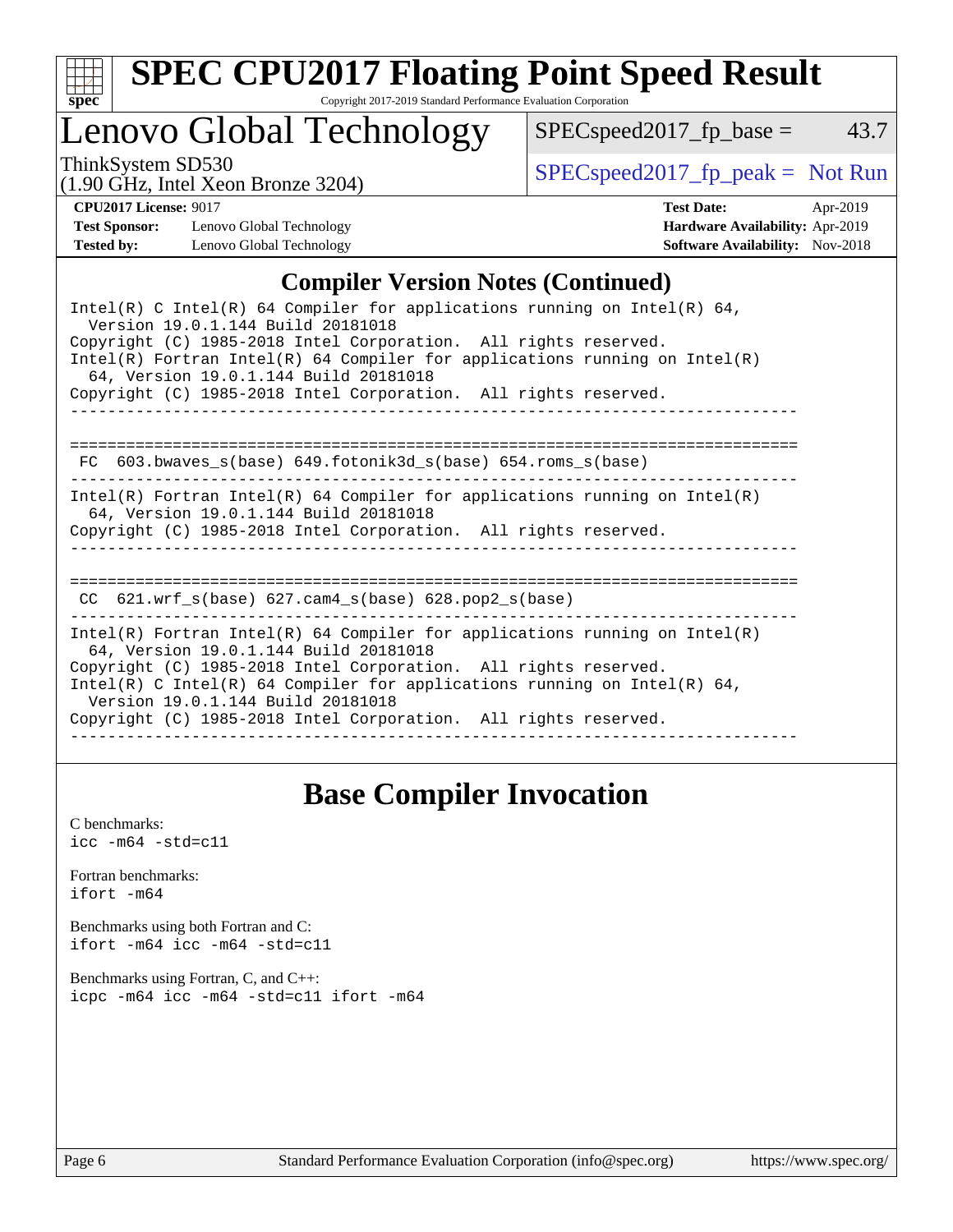

#### **[SPEC CPU2017 Floating Point Speed Result](http://www.spec.org/auto/cpu2017/Docs/result-fields.html#SPECCPU2017FloatingPointSpeedResult)** Copyright 2017-2019 Standard Performance Evaluation Corporation

# Lenovo Global Technology

(1.90 GHz, Intel Xeon Bronze 3204)

ThinkSystem SD530  $SPEC speed2017$  [p\_peak = Not Run

 $SPEC speed2017_fp\_base = 43.7$ 

**[Test Sponsor:](http://www.spec.org/auto/cpu2017/Docs/result-fields.html#TestSponsor)** Lenovo Global Technology **[Hardware Availability:](http://www.spec.org/auto/cpu2017/Docs/result-fields.html#HardwareAvailability)** Apr-2019 **[Tested by:](http://www.spec.org/auto/cpu2017/Docs/result-fields.html#Testedby)** Lenovo Global Technology **[Software Availability:](http://www.spec.org/auto/cpu2017/Docs/result-fields.html#SoftwareAvailability)** Nov-2018

**[CPU2017 License:](http://www.spec.org/auto/cpu2017/Docs/result-fields.html#CPU2017License)** 9017 **[Test Date:](http://www.spec.org/auto/cpu2017/Docs/result-fields.html#TestDate)** Apr-2019

# **[Base Portability Flags](http://www.spec.org/auto/cpu2017/Docs/result-fields.html#BasePortabilityFlags)**

 603.bwaves\_s: [-DSPEC\\_LP64](http://www.spec.org/cpu2017/results/res2019q2/cpu2017-20190527-14809.flags.html#suite_basePORTABILITY603_bwaves_s_DSPEC_LP64) 607.cactuBSSN\_s: [-DSPEC\\_LP64](http://www.spec.org/cpu2017/results/res2019q2/cpu2017-20190527-14809.flags.html#suite_basePORTABILITY607_cactuBSSN_s_DSPEC_LP64) 619.lbm\_s: [-DSPEC\\_LP64](http://www.spec.org/cpu2017/results/res2019q2/cpu2017-20190527-14809.flags.html#suite_basePORTABILITY619_lbm_s_DSPEC_LP64) 621.wrf\_s: [-DSPEC\\_LP64](http://www.spec.org/cpu2017/results/res2019q2/cpu2017-20190527-14809.flags.html#suite_basePORTABILITY621_wrf_s_DSPEC_LP64) [-DSPEC\\_CASE\\_FLAG](http://www.spec.org/cpu2017/results/res2019q2/cpu2017-20190527-14809.flags.html#b621.wrf_s_baseCPORTABILITY_DSPEC_CASE_FLAG) [-convert big\\_endian](http://www.spec.org/cpu2017/results/res2019q2/cpu2017-20190527-14809.flags.html#user_baseFPORTABILITY621_wrf_s_convert_big_endian_c3194028bc08c63ac5d04de18c48ce6d347e4e562e8892b8bdbdc0214820426deb8554edfa529a3fb25a586e65a3d812c835984020483e7e73212c4d31a38223) 627.cam4\_s: [-DSPEC\\_LP64](http://www.spec.org/cpu2017/results/res2019q2/cpu2017-20190527-14809.flags.html#suite_basePORTABILITY627_cam4_s_DSPEC_LP64) [-DSPEC\\_CASE\\_FLAG](http://www.spec.org/cpu2017/results/res2019q2/cpu2017-20190527-14809.flags.html#b627.cam4_s_baseCPORTABILITY_DSPEC_CASE_FLAG) 628.pop2\_s: [-DSPEC\\_LP64](http://www.spec.org/cpu2017/results/res2019q2/cpu2017-20190527-14809.flags.html#suite_basePORTABILITY628_pop2_s_DSPEC_LP64) [-DSPEC\\_CASE\\_FLAG](http://www.spec.org/cpu2017/results/res2019q2/cpu2017-20190527-14809.flags.html#b628.pop2_s_baseCPORTABILITY_DSPEC_CASE_FLAG) [-convert big\\_endian](http://www.spec.org/cpu2017/results/res2019q2/cpu2017-20190527-14809.flags.html#user_baseFPORTABILITY628_pop2_s_convert_big_endian_c3194028bc08c63ac5d04de18c48ce6d347e4e562e8892b8bdbdc0214820426deb8554edfa529a3fb25a586e65a3d812c835984020483e7e73212c4d31a38223) [-assume byterecl](http://www.spec.org/cpu2017/results/res2019q2/cpu2017-20190527-14809.flags.html#user_baseFPORTABILITY628_pop2_s_assume_byterecl_7e47d18b9513cf18525430bbf0f2177aa9bf368bc7a059c09b2c06a34b53bd3447c950d3f8d6c70e3faf3a05c8557d66a5798b567902e8849adc142926523472) 638.imagick\_s: [-DSPEC\\_LP64](http://www.spec.org/cpu2017/results/res2019q2/cpu2017-20190527-14809.flags.html#suite_basePORTABILITY638_imagick_s_DSPEC_LP64) 644.nab\_s: [-DSPEC\\_LP64](http://www.spec.org/cpu2017/results/res2019q2/cpu2017-20190527-14809.flags.html#suite_basePORTABILITY644_nab_s_DSPEC_LP64) 649.fotonik3d\_s: [-DSPEC\\_LP64](http://www.spec.org/cpu2017/results/res2019q2/cpu2017-20190527-14809.flags.html#suite_basePORTABILITY649_fotonik3d_s_DSPEC_LP64) 654.roms\_s: [-DSPEC\\_LP64](http://www.spec.org/cpu2017/results/res2019q2/cpu2017-20190527-14809.flags.html#suite_basePORTABILITY654_roms_s_DSPEC_LP64)

# **[Base Optimization Flags](http://www.spec.org/auto/cpu2017/Docs/result-fields.html#BaseOptimizationFlags)**

[C benchmarks](http://www.spec.org/auto/cpu2017/Docs/result-fields.html#Cbenchmarks):

[-xCORE-AVX512](http://www.spec.org/cpu2017/results/res2019q2/cpu2017-20190527-14809.flags.html#user_CCbase_f-xCORE-AVX512) [-ipo](http://www.spec.org/cpu2017/results/res2019q2/cpu2017-20190527-14809.flags.html#user_CCbase_f-ipo) [-O3](http://www.spec.org/cpu2017/results/res2019q2/cpu2017-20190527-14809.flags.html#user_CCbase_f-O3) [-no-prec-div](http://www.spec.org/cpu2017/results/res2019q2/cpu2017-20190527-14809.flags.html#user_CCbase_f-no-prec-div) [-qopt-prefetch](http://www.spec.org/cpu2017/results/res2019q2/cpu2017-20190527-14809.flags.html#user_CCbase_f-qopt-prefetch) [-ffinite-math-only](http://www.spec.org/cpu2017/results/res2019q2/cpu2017-20190527-14809.flags.html#user_CCbase_f_finite_math_only_cb91587bd2077682c4b38af759c288ed7c732db004271a9512da14a4f8007909a5f1427ecbf1a0fb78ff2a814402c6114ac565ca162485bbcae155b5e4258871) [-qopt-mem-layout-trans=4](http://www.spec.org/cpu2017/results/res2019q2/cpu2017-20190527-14809.flags.html#user_CCbase_f-qopt-mem-layout-trans_fa39e755916c150a61361b7846f310bcdf6f04e385ef281cadf3647acec3f0ae266d1a1d22d972a7087a248fd4e6ca390a3634700869573d231a252c784941a8) [-qopenmp](http://www.spec.org/cpu2017/results/res2019q2/cpu2017-20190527-14809.flags.html#user_CCbase_qopenmp_16be0c44f24f464004c6784a7acb94aca937f053568ce72f94b139a11c7c168634a55f6653758ddd83bcf7b8463e8028bb0b48b77bcddc6b78d5d95bb1df2967) [-DSPEC\\_OPENMP](http://www.spec.org/cpu2017/results/res2019q2/cpu2017-20190527-14809.flags.html#suite_CCbase_DSPEC_OPENMP)

[Fortran benchmarks](http://www.spec.org/auto/cpu2017/Docs/result-fields.html#Fortranbenchmarks):

[-DSPEC\\_OPENMP](http://www.spec.org/cpu2017/results/res2019q2/cpu2017-20190527-14809.flags.html#suite_FCbase_DSPEC_OPENMP) [-xCORE-AVX512](http://www.spec.org/cpu2017/results/res2019q2/cpu2017-20190527-14809.flags.html#user_FCbase_f-xCORE-AVX512) [-ipo](http://www.spec.org/cpu2017/results/res2019q2/cpu2017-20190527-14809.flags.html#user_FCbase_f-ipo) [-O3](http://www.spec.org/cpu2017/results/res2019q2/cpu2017-20190527-14809.flags.html#user_FCbase_f-O3) [-no-prec-div](http://www.spec.org/cpu2017/results/res2019q2/cpu2017-20190527-14809.flags.html#user_FCbase_f-no-prec-div) [-qopt-prefetch](http://www.spec.org/cpu2017/results/res2019q2/cpu2017-20190527-14809.flags.html#user_FCbase_f-qopt-prefetch) [-ffinite-math-only](http://www.spec.org/cpu2017/results/res2019q2/cpu2017-20190527-14809.flags.html#user_FCbase_f_finite_math_only_cb91587bd2077682c4b38af759c288ed7c732db004271a9512da14a4f8007909a5f1427ecbf1a0fb78ff2a814402c6114ac565ca162485bbcae155b5e4258871) [-qopt-mem-layout-trans=4](http://www.spec.org/cpu2017/results/res2019q2/cpu2017-20190527-14809.flags.html#user_FCbase_f-qopt-mem-layout-trans_fa39e755916c150a61361b7846f310bcdf6f04e385ef281cadf3647acec3f0ae266d1a1d22d972a7087a248fd4e6ca390a3634700869573d231a252c784941a8) [-qopenmp](http://www.spec.org/cpu2017/results/res2019q2/cpu2017-20190527-14809.flags.html#user_FCbase_qopenmp_16be0c44f24f464004c6784a7acb94aca937f053568ce72f94b139a11c7c168634a55f6653758ddd83bcf7b8463e8028bb0b48b77bcddc6b78d5d95bb1df2967) [-nostandard-realloc-lhs](http://www.spec.org/cpu2017/results/res2019q2/cpu2017-20190527-14809.flags.html#user_FCbase_f_2003_std_realloc_82b4557e90729c0f113870c07e44d33d6f5a304b4f63d4c15d2d0f1fab99f5daaed73bdb9275d9ae411527f28b936061aa8b9c8f2d63842963b95c9dd6426b8a)

[Benchmarks using both Fortran and C](http://www.spec.org/auto/cpu2017/Docs/result-fields.html#BenchmarksusingbothFortranandC):

[-xCORE-AVX512](http://www.spec.org/cpu2017/results/res2019q2/cpu2017-20190527-14809.flags.html#user_CC_FCbase_f-xCORE-AVX512) [-ipo](http://www.spec.org/cpu2017/results/res2019q2/cpu2017-20190527-14809.flags.html#user_CC_FCbase_f-ipo) [-O3](http://www.spec.org/cpu2017/results/res2019q2/cpu2017-20190527-14809.flags.html#user_CC_FCbase_f-O3) [-no-prec-div](http://www.spec.org/cpu2017/results/res2019q2/cpu2017-20190527-14809.flags.html#user_CC_FCbase_f-no-prec-div) [-qopt-prefetch](http://www.spec.org/cpu2017/results/res2019q2/cpu2017-20190527-14809.flags.html#user_CC_FCbase_f-qopt-prefetch) [-ffinite-math-only](http://www.spec.org/cpu2017/results/res2019q2/cpu2017-20190527-14809.flags.html#user_CC_FCbase_f_finite_math_only_cb91587bd2077682c4b38af759c288ed7c732db004271a9512da14a4f8007909a5f1427ecbf1a0fb78ff2a814402c6114ac565ca162485bbcae155b5e4258871) [-qopt-mem-layout-trans=4](http://www.spec.org/cpu2017/results/res2019q2/cpu2017-20190527-14809.flags.html#user_CC_FCbase_f-qopt-mem-layout-trans_fa39e755916c150a61361b7846f310bcdf6f04e385ef281cadf3647acec3f0ae266d1a1d22d972a7087a248fd4e6ca390a3634700869573d231a252c784941a8) [-qopenmp](http://www.spec.org/cpu2017/results/res2019q2/cpu2017-20190527-14809.flags.html#user_CC_FCbase_qopenmp_16be0c44f24f464004c6784a7acb94aca937f053568ce72f94b139a11c7c168634a55f6653758ddd83bcf7b8463e8028bb0b48b77bcddc6b78d5d95bb1df2967) [-DSPEC\\_OPENMP](http://www.spec.org/cpu2017/results/res2019q2/cpu2017-20190527-14809.flags.html#suite_CC_FCbase_DSPEC_OPENMP) [-nostandard-realloc-lhs](http://www.spec.org/cpu2017/results/res2019q2/cpu2017-20190527-14809.flags.html#user_CC_FCbase_f_2003_std_realloc_82b4557e90729c0f113870c07e44d33d6f5a304b4f63d4c15d2d0f1fab99f5daaed73bdb9275d9ae411527f28b936061aa8b9c8f2d63842963b95c9dd6426b8a)

[Benchmarks using Fortran, C, and C++:](http://www.spec.org/auto/cpu2017/Docs/result-fields.html#BenchmarksusingFortranCandCXX)

[-xCORE-AVX512](http://www.spec.org/cpu2017/results/res2019q2/cpu2017-20190527-14809.flags.html#user_CC_CXX_FCbase_f-xCORE-AVX512) [-ipo](http://www.spec.org/cpu2017/results/res2019q2/cpu2017-20190527-14809.flags.html#user_CC_CXX_FCbase_f-ipo) [-O3](http://www.spec.org/cpu2017/results/res2019q2/cpu2017-20190527-14809.flags.html#user_CC_CXX_FCbase_f-O3) [-no-prec-div](http://www.spec.org/cpu2017/results/res2019q2/cpu2017-20190527-14809.flags.html#user_CC_CXX_FCbase_f-no-prec-div) [-qopt-prefetch](http://www.spec.org/cpu2017/results/res2019q2/cpu2017-20190527-14809.flags.html#user_CC_CXX_FCbase_f-qopt-prefetch) [-ffinite-math-only](http://www.spec.org/cpu2017/results/res2019q2/cpu2017-20190527-14809.flags.html#user_CC_CXX_FCbase_f_finite_math_only_cb91587bd2077682c4b38af759c288ed7c732db004271a9512da14a4f8007909a5f1427ecbf1a0fb78ff2a814402c6114ac565ca162485bbcae155b5e4258871) [-qopt-mem-layout-trans=4](http://www.spec.org/cpu2017/results/res2019q2/cpu2017-20190527-14809.flags.html#user_CC_CXX_FCbase_f-qopt-mem-layout-trans_fa39e755916c150a61361b7846f310bcdf6f04e385ef281cadf3647acec3f0ae266d1a1d22d972a7087a248fd4e6ca390a3634700869573d231a252c784941a8) [-qopenmp](http://www.spec.org/cpu2017/results/res2019q2/cpu2017-20190527-14809.flags.html#user_CC_CXX_FCbase_qopenmp_16be0c44f24f464004c6784a7acb94aca937f053568ce72f94b139a11c7c168634a55f6653758ddd83bcf7b8463e8028bb0b48b77bcddc6b78d5d95bb1df2967) [-DSPEC\\_OPENMP](http://www.spec.org/cpu2017/results/res2019q2/cpu2017-20190527-14809.flags.html#suite_CC_CXX_FCbase_DSPEC_OPENMP) [-nostandard-realloc-lhs](http://www.spec.org/cpu2017/results/res2019q2/cpu2017-20190527-14809.flags.html#user_CC_CXX_FCbase_f_2003_std_realloc_82b4557e90729c0f113870c07e44d33d6f5a304b4f63d4c15d2d0f1fab99f5daaed73bdb9275d9ae411527f28b936061aa8b9c8f2d63842963b95c9dd6426b8a)

The flags files that were used to format this result can be browsed at

<http://www.spec.org/cpu2017/flags/Intel-ic18.0-official-linux64.2019-04-02.html> <http://www.spec.org/cpu2017/flags/Lenovo-Platform-SPECcpu2017-Flags-V1.2-CLX-A.html>

You can also download the XML flags sources by saving the following links: <http://www.spec.org/cpu2017/flags/Intel-ic18.0-official-linux64.2019-04-02.xml> <http://www.spec.org/cpu2017/flags/Lenovo-Platform-SPECcpu2017-Flags-V1.2-CLX-A.xml>